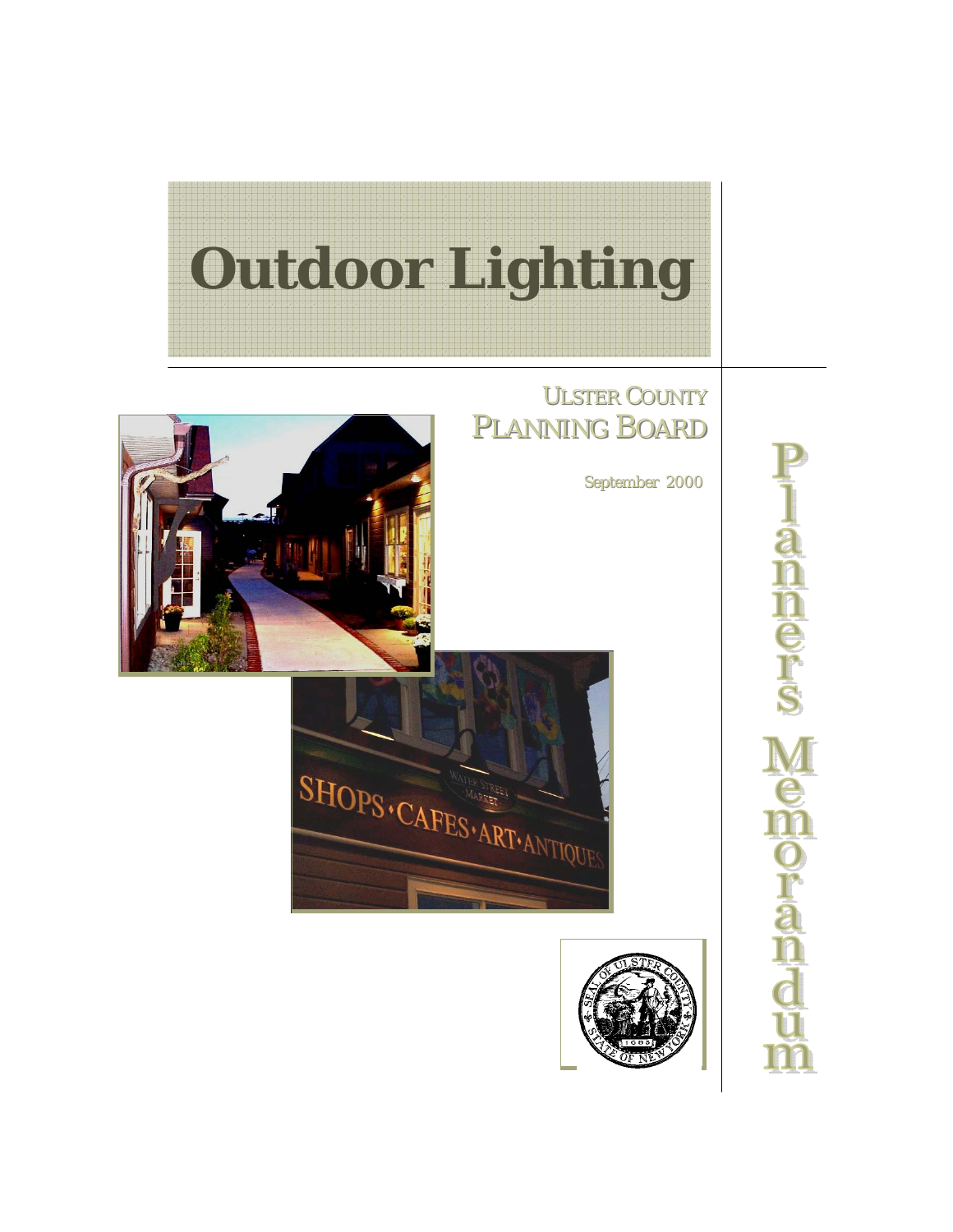# **Outdoor Lighting**

Community plans place great emphasis on safety and appearance. They are common elements routinely expressed in many areas of zoning statutes and design guidelines. Outdoor lighting a critical component of these elements, is rarely mentioned. Even though today's outdoor lighting may be much brighter, the lack of standards and its treatment as an afterthought in the review process hampers its effectiveness. Yet, done properly outdoor lighting makes communities safer, more comfortable and attractive.

This memorandum addresses issues surrounding effective outdoor lighting including: technical background, design/review objectives, and regulatory measures. Sample ordinance provisions are included. These can be incorporated into land use statutes or guidelines for the review of outdoor lighting designs.

# **OBJECTIVES OF OUTDOOR LIGHTING**

Technological changes have reduced lighting costs while bringing increased light levels. As a result without proper design glare and unwanted light can become normal occurrences despite the

availability of specialized optics that control them. Color shifts from mixing lamp types can add to distraction. In short, without



proper design outdoor lighting may have the ability to move light meters but address few of objectives for which it was installed.

Lighting design and its review should begin with the consideration of its objectives:

**Safety:** All lighting should minimize the potential for personal harm and damage to property as well as facilitate the movement of vehicles and pedestrians. Dark areas and hiding places should be illuminated, as should obstacles such as curb edges, drainage structures, and other hazards such as fallen limbs or patches of



ice. Area lighting should enhance the ability of drivers to see pedestrians and site features such as access points, crosswalks, and signs.

**Identification:** Lighting should improve the legibility of critical site features, people, landmarks, and active areas. Building entrances and directional signs should be highlighted. Color perception should not be distorted or harsh.

**Aesthetics:** Where appropriate site features may be highlighted in a manner that adds to their appearance and recognition. Unique applications make it is possible to create more elegant settings than those found during the day. Techniques used may highlight portions of the built environment while leaving darkened the less attractive site features or infusing color on the site. The total effect adds to site recognition, communicating a message that the site is a safe and attractive place to visit. This "advertising" is an important element in the success of many projects.

**Usability:** Lighting can encourage the nighttime use of areas beyond commercial spaces. Communities can extend the use of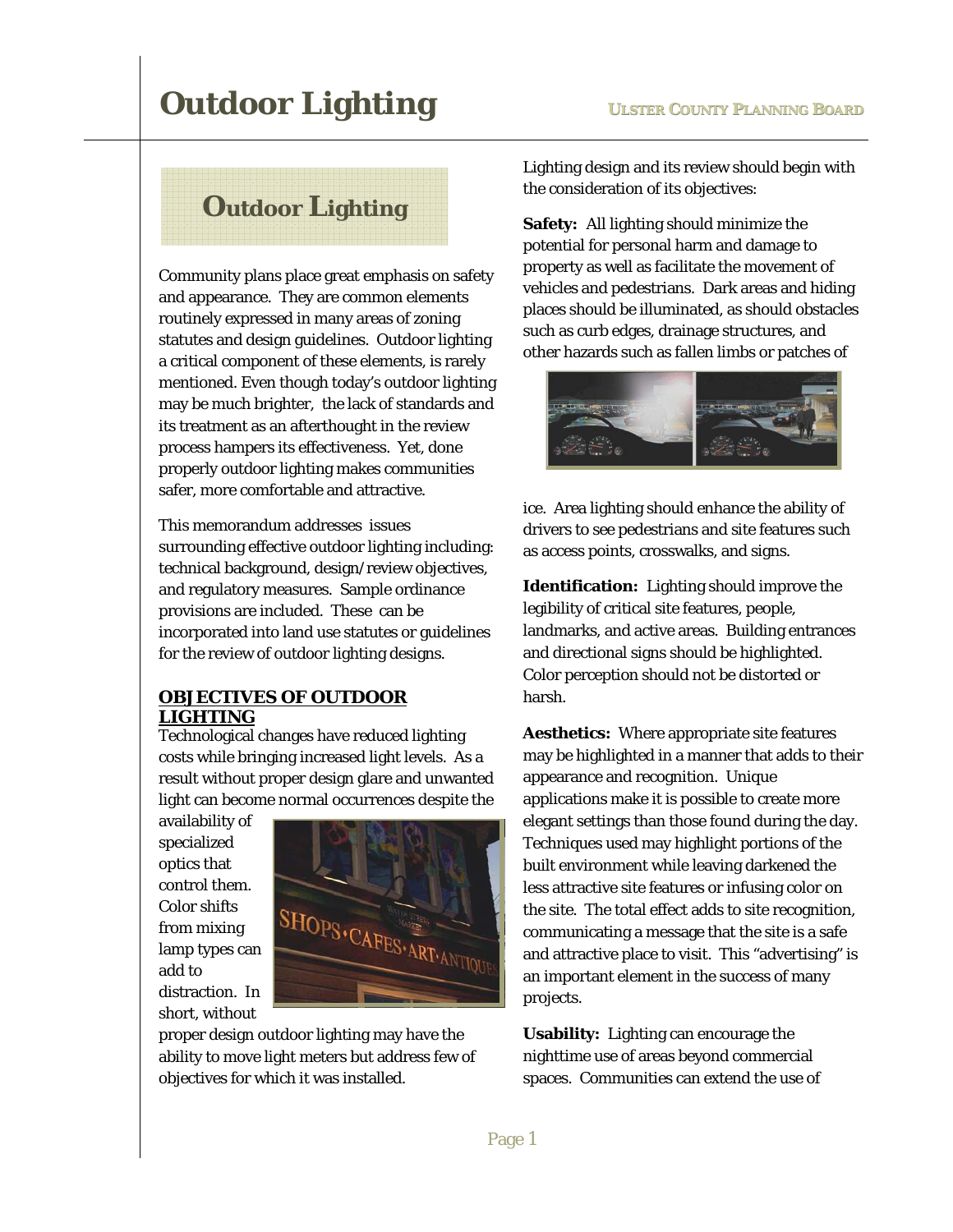walkways, lawns, and recreation areas by providing the proper intensity of light.

# **LAMPS AND LUMINAIRES**

Outdoor lighting components are divided into two main areas lamp type and the luminaire. The lamp is the light source. The luminaire connects the lamp to the power supply, distributes the light, and protects the lamp. By using different characteristics and combinations designers can illuminate a building in a soft glow that welcomes all, or a harsh glare of bright light that allows the security guard to see out, but confuses those who approach the protected location.

**Lamp Type:** Each lamp type has properties that make it suitable for particular applications. These include color rendition, light output (lumens), efficacy (lumens/watt), lamp life, strike time, and economy*.* 

Today nearly all non-residential outdoor area lighting is provided by high intensity discharge (HID) lamps, replacing the familiar incandescent bulb. All HID lamps operate by firing a gas. High-pressure sodium (HPS) and metal halide (MH) are the main types. Low-pressure sodium (LPS) is often categorized as a HID source although technically it does not fit the category. Fluorescent sources are also used, as is tubular halogen, an incandescent source.

Metal Halide lamps produce a warm white light similar to incandescent, offering the best color rendition of any of the HID lamps. Lamp life and efficacy are less than HPS, particularly at higher wattage, making it more expensive to operate. Light output diminishes by 25 percent during the first

# **DEFINITIONS**

**Avoidance Glare:** unwanted direct light that is sufficiently powerful enough to cause viewers to avert their eyes.

**Cutoff Angle:** the angle formed by a line drawn from the direction of the light rays at the light source and a line perpendicular to the ground from the light source above which no direct light is emitted.

**Direct Light:** light emitted directly from the lamp, off the reflector or diffuser and through the lens of the luminaire.

Efficacy: the total light output of a light source divided by the total input power. Efficacy is expressed in lumens per watt.

**Footcandle:** a unit of illumination produced on a surface, equal to 1 lumen per square foot. One footcandle equals 10.76 lux.

IESNA: Illuminating Engineering Society of North America. IESNA is a technical society whose membership is interested in the art, science and practice of illumination.

**Light Trespass:** extraneous light on adjacent property, typically produced by stray light from outdoor lighting. Light trespass includes glare from direct light as well as unwanted spill light.

**Lumen:** the rate of flow of light used to express the overall light output of a lamp.

**Luminaire:** a complete lighting unit consisting of light source and all necessary mechanical, electrical and decorative parts.

**Parabolic aluminized reflector lamps (PAR's):** any lamp type with a hard glass bulb, an interior reflection surface and a lens to control beam spread.

**Private Outdoor Lighting:** All outdoor lighting designed to illuminate sites held in private ownership. Private outdoor lighting does not include street lighting but shall include public utility lighting, provided for a fee that is designed to primarily light private property.

**Source Lumens:** total initial lamp lumens of the light source.

**Uniformity Ratio:** the ratio of the average numerical illuminance to the minimum value found within a lighted area.

**Wall-Pack Luminaire:** a lighting unit designed for direct mounting on building walls whose primary function is to light building exteriors.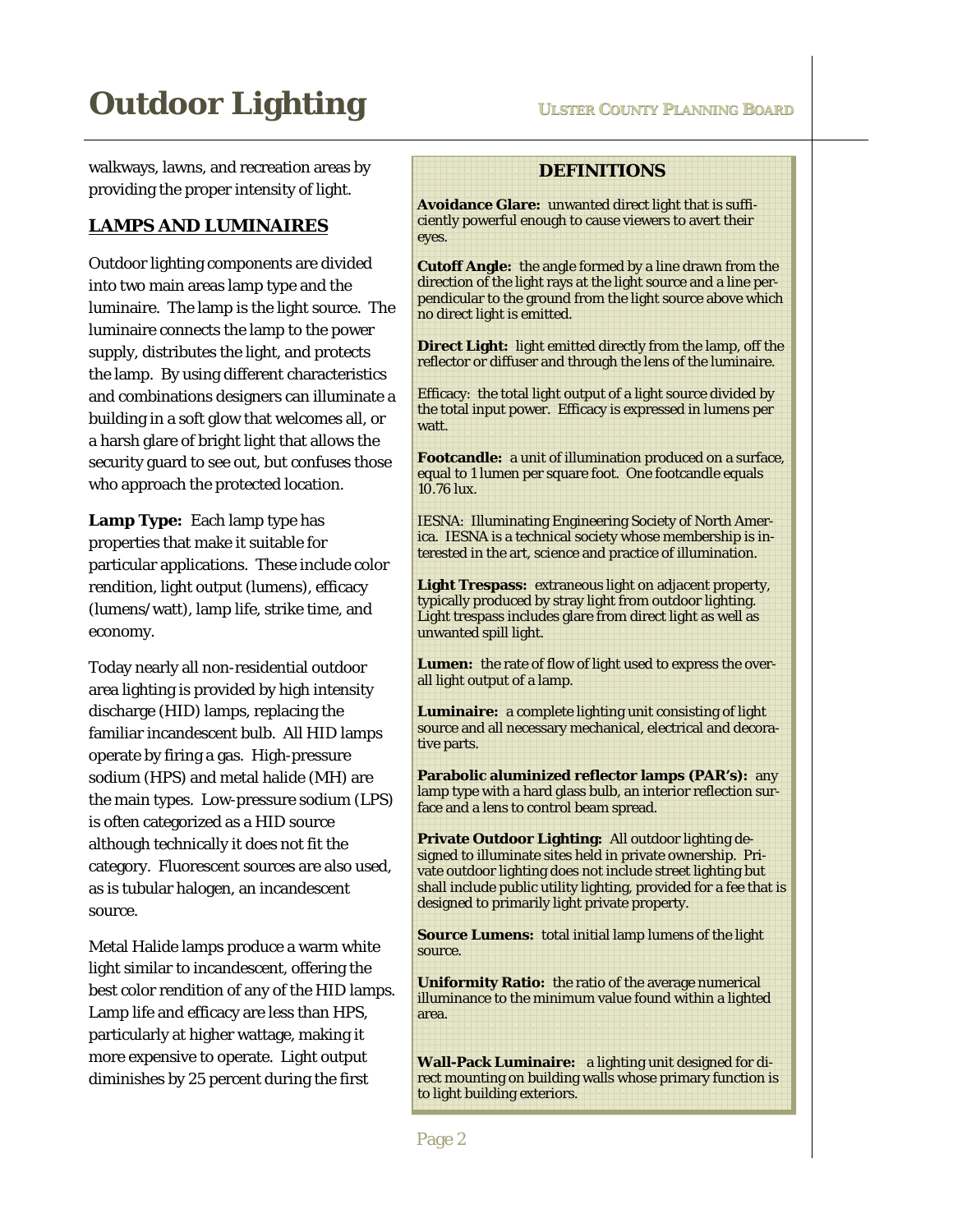10,000 hours of operation and continues to decrease throughout lamp life.

High-pressure sodium lamps are the most efficient HID lamps available (unless you

Sodium

Luminaire designs also include many ways to control glare. The most common being cutoff or shoebox design. Cutoff luminaires use lamp location and optics to effectively restrict light intensities above 75 degrees and eliminate light

INITIAL LUMENS PER AVERAGE RATED LIFE

**HOURS** 

10 percent reduction in light output can be High-pressure 35 - 1,000 51 - 130 7,500 - 24,000 Metal Halide 70 - 2,000 69 - 115 5,000 - 20,000 Fluorescent 4 - 215 14 - 95 6,000 - 20,000 Incandescent 15 - 1,500 8 - 24 750 - 3,500

TYPE OF LAMP WATTAGE RANGE

expected over the life of the lamp that lasts about 24,000 hours.

Fluorescent lamps are cheap, start quickly and have excellent color rendition. These lamp types are limited to small area applications such as walkways, building entrances, and signs due to their total light output. Fluorescent lamp light output drops dramatically during cold weather.

**Luminaires :** A wide variety of luminaire types are available. Generally, their names describe mounting location as well as distinctive features such as shielding, light distribution or ornamentation. Nearly all HID luminaires are available in metal halide or high-pressure sodium of varying wattage.

Manufacturers produce illumination data for all their luminaires in the form of charts. These represent actual light patterns and intensity levels on horizontal and vertical planes. The isolines are points of equal light levels usually measured in footcandles. Typical light distribution patterns vary from circular and symmetrical around the center of a luminaire to highly asymmetrical patterns. The latter used to avoid light trespass.

above the horizontal plane.

Low-pressure 18 - 180 62 - 150 12,000 - 18,000

WATT

# **EFFECTIVE OUTDOOR LIGHTING DESIGN**

Many of us know first hand the impact of poor lighting design having driven down a road or into a parking lot only to be blinded by lighting installed to improve safety and visibility. Other familiar examples are accent lights that cause glare, or brilliant pools of light followed by dark areas that disorient to drivers and pedestrians alike. To address these problems zoning regulations or design guidelines can articulate criteria in the design of outdoor lighting. The following sections identify these criteria and provide sample language for inclusion in a zoning statute.

Several communities in Ulster County have already included standards for outdoor lighting that are part of special permit and site plan review procedures. While not comprehensive, inclusion insures that outdoor lighting receives attention in the review process. These general standards used in conjunction with the criteria contained in this memorandum are one approach to insure adequate review of outdoor lighting*.*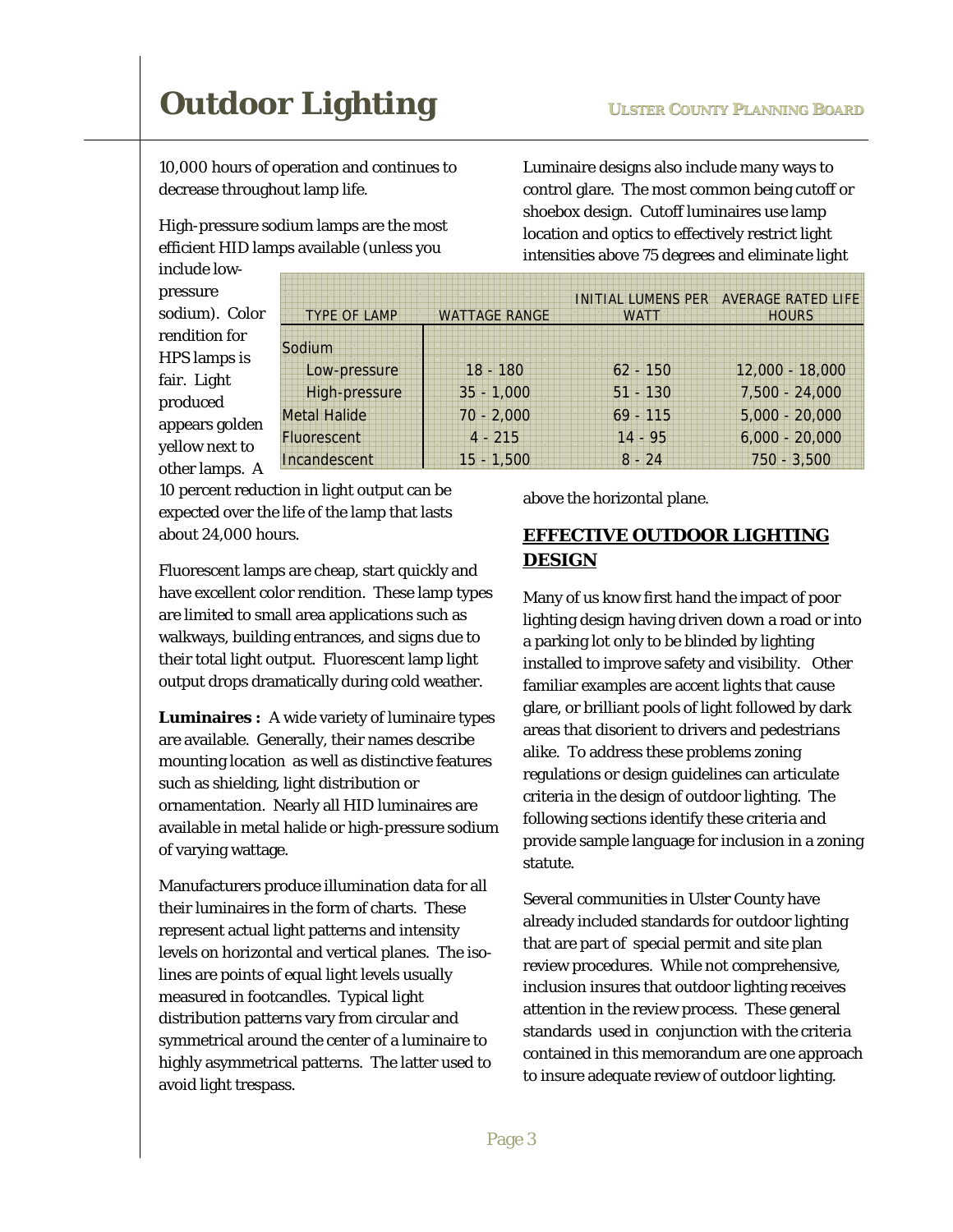### **Town of Woodstock**

*Any outdoor lighting fixture, with the exception of incandescent fixtures up to one hundred fifty (150) watt intensity per light source, shall be shielded from above in such a manner that:* 

- *a. The edge of the shield is below the light source*
- *b. Direct rays of the light source are confined to the property boundaries*
- *c. Direct rays are prevented from escaping toward the sky*

*For the purpose of these provisions, light source includes any refractor, reflector or globe. Outdoor lighting shall be of substantially minimum intensity needed for the particular purpose. Mercury vapor lighting is prohibited. Any outdoor lighting fixture already installed on the effective date of this Local Law shall be brought into compliance with these provisions within one (1) year of said effective date.* 

#### **Town of Hurley**

Site Plan Review Standards for the A-4 and Hurley Historic District:

*Exterior lighting fixtures shall be no higher than 15 feet above the average finished grade within a 20 foot radius. The light source shall be shielded from direct view above a line drawn from the lowest point on the light source to the ground at an angle of 45 degrees.* 

### **Town of Lloyd**

*Exterior lighting: All exterior lighting shall be of such type and location and shall have such shading as will prevent the light source from being seen beyond the boundaries of the lot upon which is located*.

The following standards follow the format normally included within a zoning statute. They can just as easily be thought of an adopted to design guidelines or review checklists.

### **Purpose and Applicability**

Safety issues are a primary purpose of lighting design. Parking areas, walkways, and entrances all need to be properly illuminated. In addition the manner in which people perceive an area or building plays an important role in its success. Decision-makers should be aware of this and consider building feature and landscaping lighting to enhance site aesthetics and recognition. Such lighting should keep in mind the concern regarding unnecessary skyward illumination. In this manner, the primary purpose of safety is addressed as well as the issue of site aesthetics. Low intensity or shielded lighting need not be subject to review whereas certain types of lighting, such as mercury vapor may be banned.

### ¾ **Sample Language:**

#### *LEGISLATIVE FINDINGS AND PURPOSE*

**This Town Board of finds that** *proper outdoor lighting is necessary for the safety of motorists and pedestrians as well as aiding in police functions and reducing crime. The Board also finds that the proper design and use of outdoor lighting will insure a nighttime appearance consistent with overall community goals of enhancing the attractiveness of businesses, streets and other portions of the environment. The purpose of the Section is to provide the regulatory framework to insure the installation of safe and attractive outdoor lighting needed to protect the health,*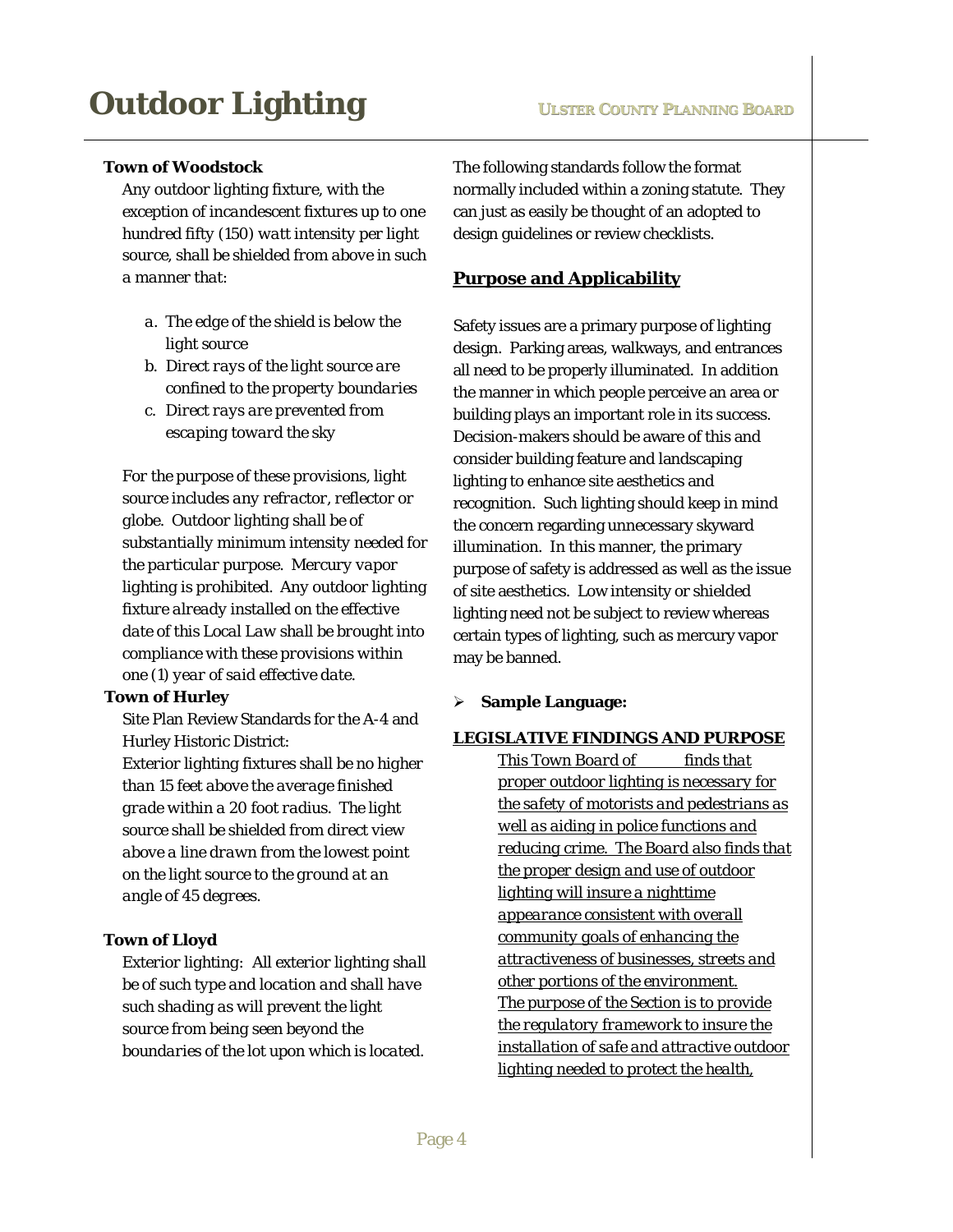*safety and welfare of the citizens and visitors to the community. The Section will control unwanted glare and light trespass onto neighboring properties, roadways, and night sky.*

# *APPLICABILITY*

*All outdoor lighting for non-government uses shall be in conformance with the requirements of this Section.*

# *EXCEPTIONS*

*Holiday lights for a maximum of 60 days per calendar year. Any spot or flood luminaire having initial source lumens of 1500 or less provided that no direct light is focused so as to cause avoidance glare on adjoining property or roadways. Such luminaire may be redirected or its light output controlled so as to eliminate this glare and be eligible for exemption under this section.*

# *PROHIBITED LIGHTING*

*All moving, revolving and flashing lights are prohibited. Mercury vapor lights are prohibited.*

# **Submittal Requirements**

The design of outdoor lighting considers numerous factors. A meaningful review requires information on luminaire type, mounting height, light output, etc. Incorporating the necessary submittals as part of the application to obtain a special permit or site plan approval is an effective approach*.* 

# ¾ **Sample Language:** *SUBMITTAL REQUIREMENTS*

# *Uses requiring site plan and special permit approval:*

*Lighting plan showing conformity with standards contained in this Section. Such plan shall indicate the location, type of lamp, luminaire, mounting height, source lumens, illuminance and glare control options if any for each light source and area.* 

*Illuminance may be plotted using manufacturer's photometric charts or the planning board may require isofootcandle drawings to examine the interaction of all lighting on the site.* 

*Any additional documentation necessary to show conformance to the standards set forth in this Section.*

*Additions or changes to an approved lighting plan shall be considered amendments to the site plan and subject to the review provisions of this Statute. A public hearing may be held at the option of the planning board.*

### *All other uses:*

*Documentation as required and determined by the zoning enforcement officer to show conformance with the standards set forth in this section.*

### **Illuminance and Uniformity**

**Illuminance** is the measure of the amount of light in a given area. It is measured in footcandles or lux, the metric equivalent. One footcandle is equal to one lumen uniformly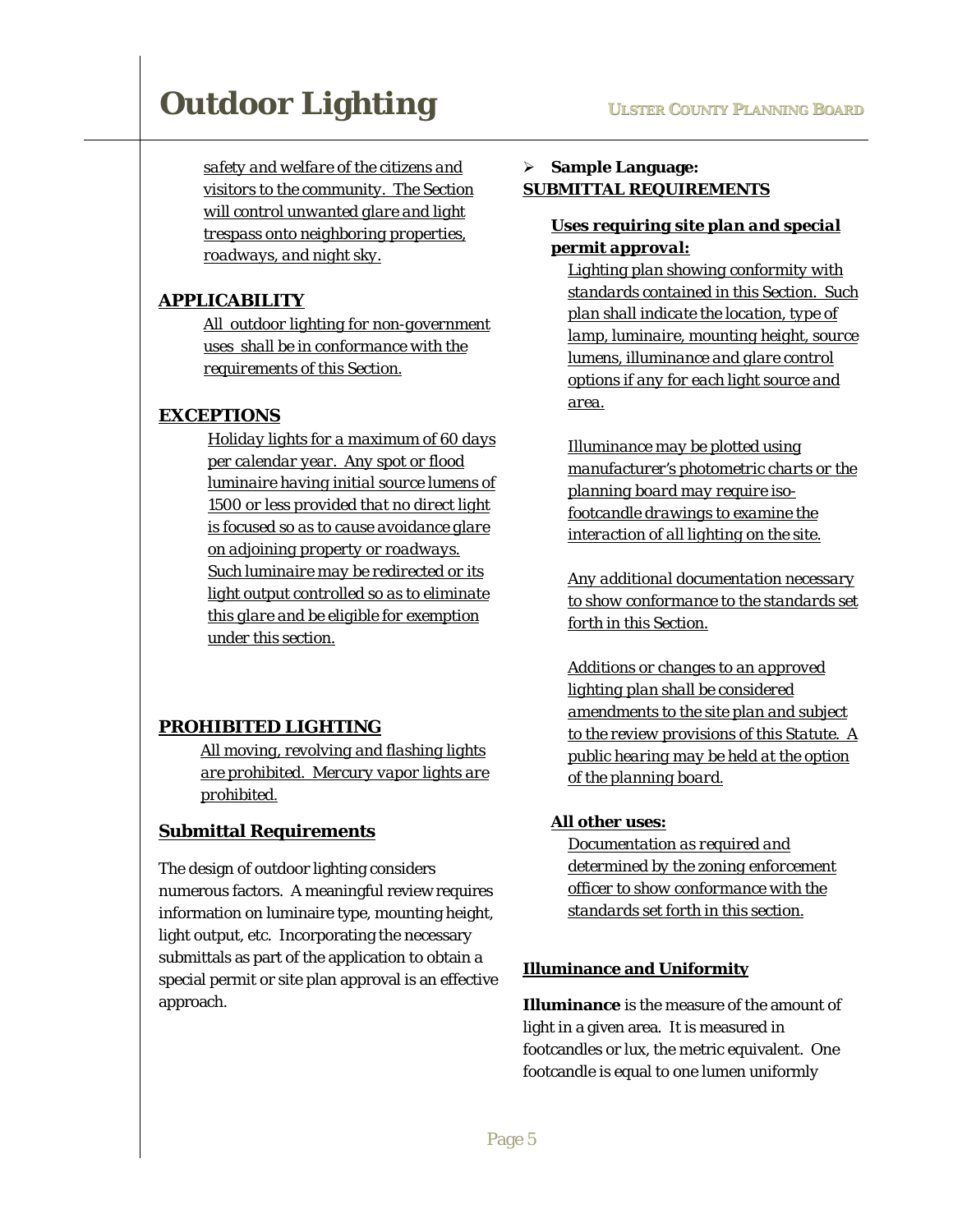distributed over an area of one square foot. Illuminance can be evaluated using footcandle charts that manufacturers produce for their luminaires or computer programs. The programs plot footcandles on a grid (usually 10 foot squares). The grid shows the interaction between all lighting on the site and is helpful in determining light uniformity. The computer programs also take into account the loss of light output that occurs over time. For large facilities and sensitive areas the grid plot is recommended. To answer the question of how much light is enough the Illuminating Engineers Society of North America (IESNA) publishes a handbook with recommended levels of illumination by activity area.

|                                   | <b>Average Maintained</b> |
|-----------------------------------|---------------------------|
| <b>Area/Activity</b>              | Footcandles (fc)          |
| <b>Building Exterior</b>          |                           |
| <b>Entry</b>                      |                           |
| <b>Active use</b>                 | 5                         |
| Infrequent use                    | 1                         |
| <b>Building Surrounds</b>         | 1                         |
| <b>Parking areas, Commercial</b>  |                           |
| traffic, medium activity          | 1                         |
| traffic, high activity            | $\mathcal{P}$             |
| pedestrian areas                  |                           |
| medium activity                   | 2.4                       |
| high activity                     | 3.6                       |
| <b>Parking areas, Residential</b> |                           |
| traffic area                      | 0.5                       |
| pedestrian areas                  | 0.8                       |
| <b>Loading Docks</b>              | 20                        |
| <b>Major Roads</b>                |                           |
| Commercial area                   | $\overline{2}$            |
| Intermediate area                 | 1.4                       |
| Residential area                  | 1                         |

In general, average illuminance measured in footcandles should be less than 5 and greater than 1 for parking areas whereas walkways should be less than 10 and greater than 2. The activity is the main determinate for lighting levels between these ranges.

**Uniformity** is a measure of the differences in lighting levels on the site. A gradual transition between the brightest areas of the site and those with more subdued lighting is needed to avoid disorientation as well as eliminate shadows that may compromise safety and security. Uniform modest light levels in appropriate hierarchy are more important than increased intensity. Differences in adjacent light levels are known as the uniformity ratio. This ratio should not exceed 3 to 1 (average to minimum) for roadways and other traffic areas and 4 to 1 for paths and walks*.* 

¾ **Sample Language:**

#### *ILLUMINANCE AND UNIFORMITY*

*Lighting in conformance with this Section is required for all parking lots having 5 or more cars.*

*Light levels shall be designed to meet but not exceed the latest recommended levels from IESNA for the type of activity/area being lighting except light levels for ATM machines shall be in accordance with the New York State ATM Safety Act. Where no standard is available from IESNA, the applicable standard shall be determined taking into account the levels for the most similar IESNA activity.*

*Uniform light levels shall be achieved on the site. The uniformity ration (average to minimum) shall not exceed 3:1 for parking and traffic areas nor 4:1 for pedestrian areas. Design should establish a hierarchy of lighting to insure a smooth transition from bright areas to those with subdued lighting.*

*Maximum to average light levels should be kept within a 6 to 1 ratio.*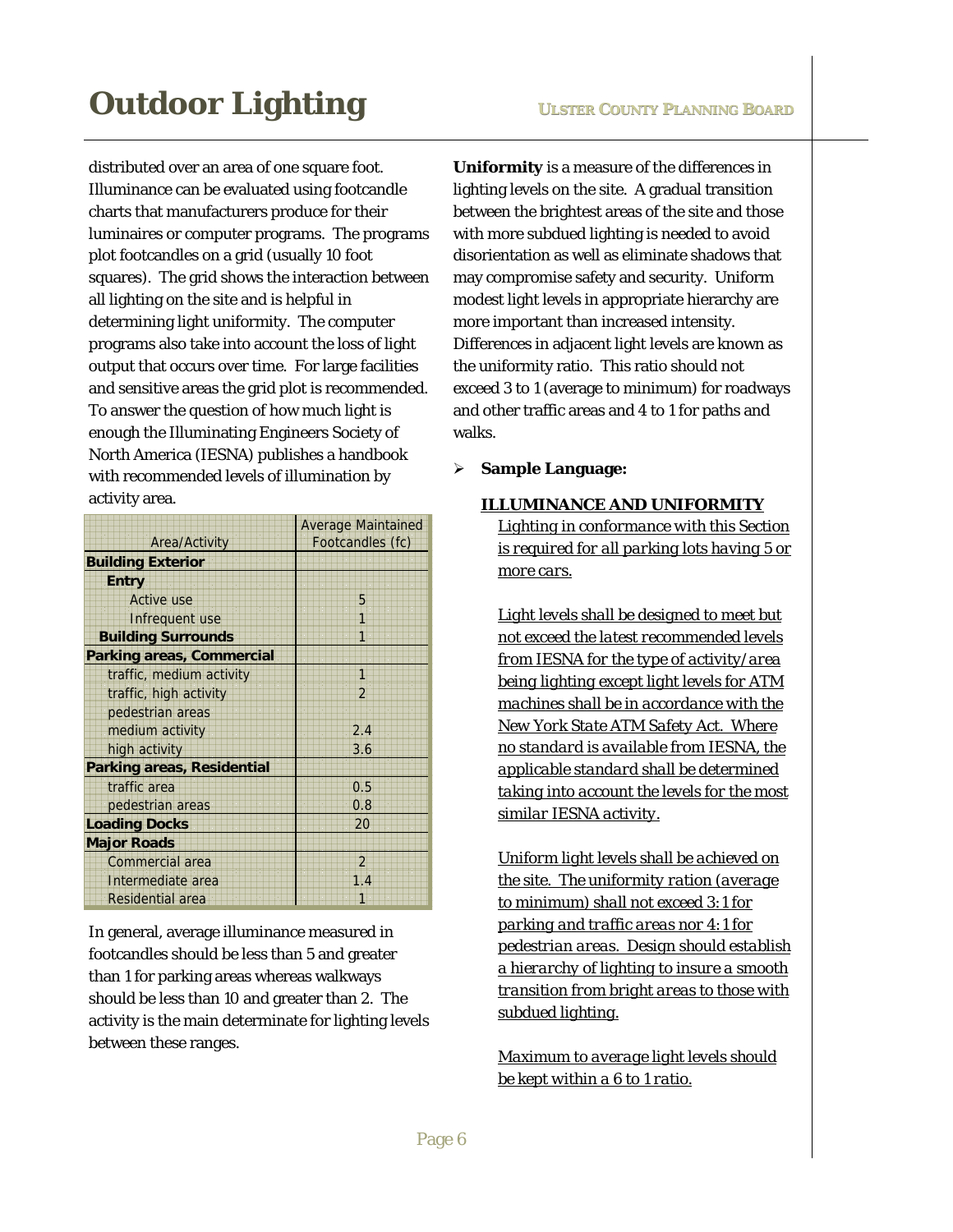*Light levels shall be maintained at design levels with lamp or luminaire replacement as needed.*

### **Light Source Visibility—Glare**

Glare is produced by a bright light source but can become a problem for even low wattage fixtures. Glare becomes more apparent when viewed against a dark background. Nuisance glare causes discomfort or mild distraction. Avoidance glare is powerful enough to cause viewers to avert

their eyes. Typically, glare is associated with the amount of light or exposure of the lamp in the luminaire.



Elimination of glare is a paramount concern in most lighting designs. Luminaire viewing angles, mounting height, and shielding should all be carefully scrutinized to reduce glare. The use of unshielded wall pack units and floodlights to light parking areas or walkways should be avoided.

#### ¾ **Sample Language:**

#### *LIGHT SOURCE VISIBILITY*

*The visibility of the light source from a luminaire is restricted to the following:*

- *a. Non-residential zones direct light shall not be visible above 5 feet at the adjoining public roadway pavement edge, or 25 feet beyond the property line, except no restriction for lighting site entrances*
- *b. Residential zones and where adjacent property is in a residential zone – direct light shall not be visible above*

*ground level at the adjoining public roadway pavement edge, or 25 feet beyond the property line or at the dwelling unit whichever is less except no restriction for lighting site entrances.*

### *LUMINAIRES*

*All luminaires whose initial source lumens are greater than 1,500 must meet the following requirements:*

- *a. Have a cutoff angle of 90 degrees of less.*
- *b. Wall-pack units are required to be opaque shielded or have optics that provide a cutoff angle of 70 degrees or less.*
- *c. Canopy lights whose source lumens are greater than 20,000 lumens must be fully recessed or have side shields.*

#### *MOUNTING HEIGHTS*

*Roof mounted area lighting is prohibited Pole mounting heights shall be no higher than 35 feet*

### **Light Trespass**

Light trespass develops whenever unwanted light spills onto neighboring property or the street. In many instances the amount of light striking the property is not disruptive but the visibility of the light source causes the problem. Light trespass may be deliberate to integrate adjoining



compatible land uses or to provide uniformity and focus at site entrances. Where trespass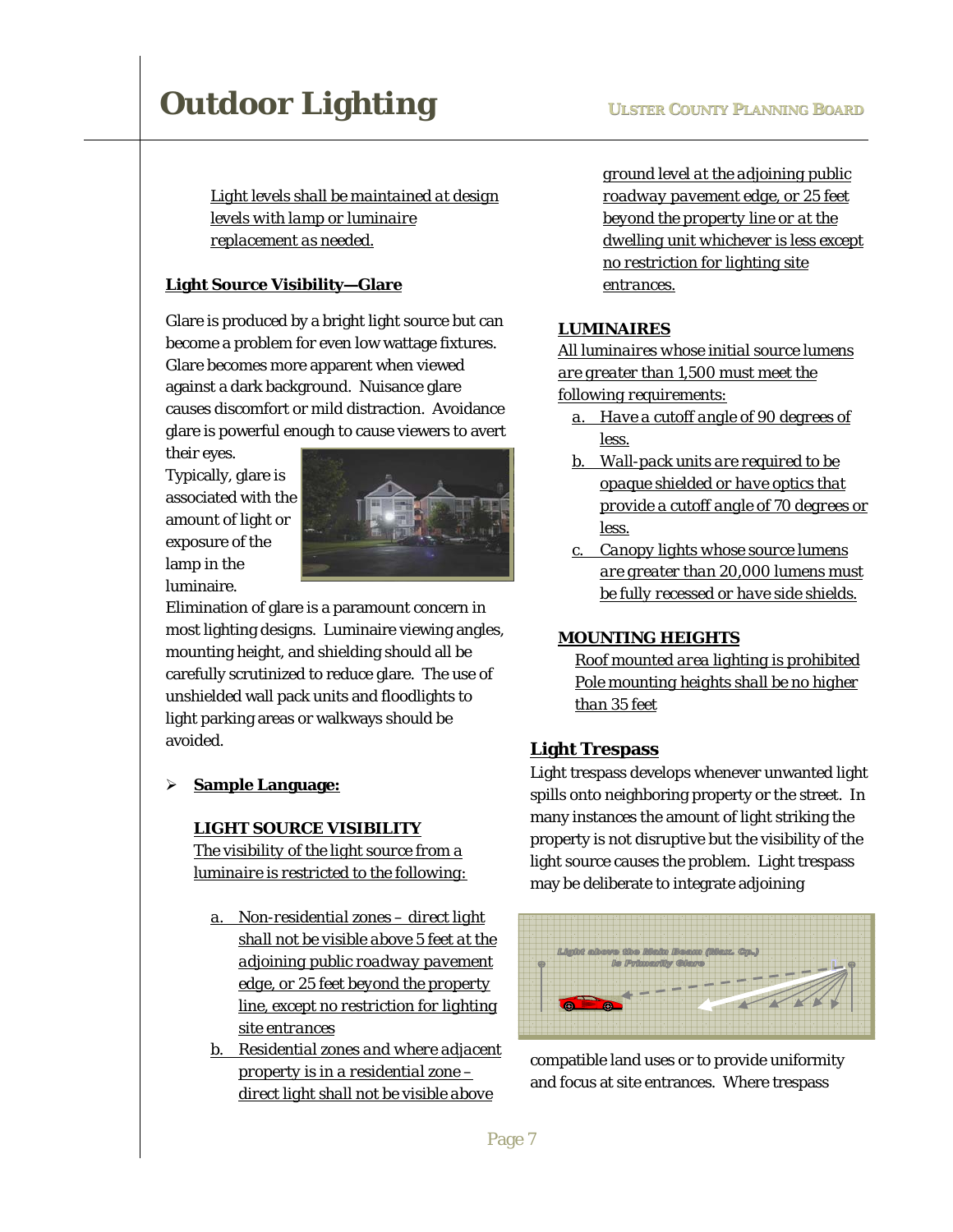presents a problem, luminaires with special optics to control beam spread and eliminate glare should be employed to eliminate unwanted light.

#### ¾ **Sample Language:**

#### *LIGHT TRESPASS*

*Light trespass shall be limited to the following:*

- *a. In all zoning districts, at the pavement edge of adjoining public roads – A maximum of 0.5 footcandles, except for site access points where a maximum of 1 footcandle at the pavement edge is permitted.*
- *b. Residential Districts and where an adjacent property is in a residential district – a maximum of 0.2 footcandles 25 feet beyond the property line or at the dwelling unit whichever is less.*
- *c. Non-residential Districts no maximum limit however, light trespass shall be consistent with adjoining uses and light levels to insure that IESNA standards are not exceeded.*

# **Color Rendition**

Color rendition refers to the shift in the color of objects when illuminated with various sources of light. Manufacturers use correlated color temperature (CCT) measured in Kelvin as an indication of the general warmth or coolness of a light source. Color rendition is important for identification and appearance of objects in environment. At lower light levels (below 3 footcandles), the eye shifts to peripheral vision. Studies have shown that color rendition is critical for identification at these levels. The importance continues up to 10 footcandles. Most outdoor lighting falls within these levels. Metal Halide lamps offer the best color rendition making them the lamp of choice for installations where

identification is important. Another consideration concerning color rendition is the appearance of site elements. High-pressure sodium lamps enhance the color of brick but detract from that of grass. Mixing lamp types at installations will exacerbate their color differences and may have a negative effect on site appearance.

#### ¾ **Sample Language:**

#### *COLOR RENDITION*

*Color rendition will be considered in approving lighting designs. For larger area applications the following lamps are listed in order of preference:*

- *Metal halide*
- *High-pressure sodium*
- *Low-pressure sodium*

*A preference will also be shown for the use of similar lamp types on a site. The use of different lamps with wide separations in color rendition will require appropriate documentation.*

#### **Nonconforming Lighting**

Some existing outdoor lighting may cause safety or nuisance problems for a community. Remedies to these situations are usually not costly and can be more than adequately justified under the protection of public health, safety and welfare. The goal is to target those lights that create these problems as well as achieve gradual compliance with outdoor lighting standards over time as luminaires are replaced.

¾ **Sample Language:**

#### *NONCONFORMING LIGHTING*

*All outdoor lighting lawfully existing prior to the effective date of this Statute shall be deemed conforming to this Section except that:*